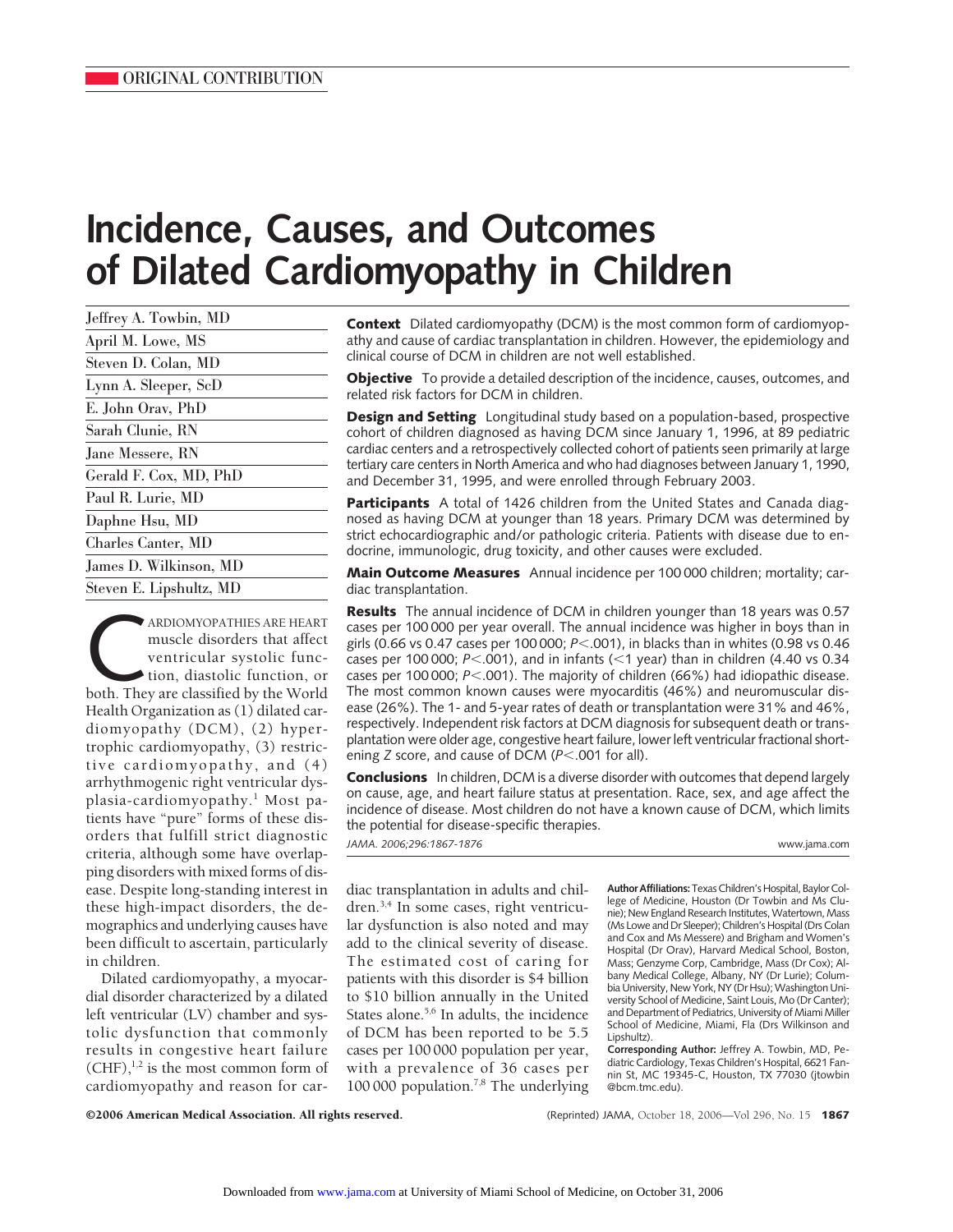cause in adults<sup>2</sup> is usually coronary artery disease, but other causes are also seen, including inflammatory heart disease, myocardial toxins, and genetic defects.9,10 Approximately 30% to 35% of patients are reported to have a genetic form of DCM.11-14 Infants and older children, however, appear to have a wider spectrum of causes,  $9,15-17$ although identifying these causes has been difficult.

Relatively little information on the incidence of cardiomyopathies in childhood has been published.18-20 Arola et al20 reported an incidence of DCM of 0.34 cases per 100 000 children per year and a prevalence of 2.6 cases per 100 000 children in Finland, a racially homogeneous population. A large percentage of cases occurred in infants  $(<$ 1 year of age; 3.8 per 100 000 cases per year). Recently, our group, the Pediatric Cardiomyopathy Registry (PCMR), reported the incidence of pediatric cardiomyopathy in 2 regions of the United States, New England and the central Southwest.<sup>21</sup> A total of 467 cases of childhood cardiomyopathy were reported, yielding an annual incidence of 1.13 per 100 000 infants and children overall, with differences by race, sex, and region. These data are supported by similar findings in Australia.<sup>22</sup> The PCMR report defines the overall incidence of all forms of childhood cardiomyopathy but has limited details regarding the causes, risks, and outcomes of specific forms of cardiomyopathy. However, more detailed information focusing on particular forms of cardiomyopathy is required for clinicians to understand the clinical disorders of individual patients.

The current report provides the most up-to-date estimates of the incidence of DCM in patients younger than 18 years living in 2 regions of the United States, as well as a detailed description of the causes, outcomes, and related risk factors for DCM in children.

## **METHODS**

## **Study Design**

Two PCMR cohorts were established. The first is a population-based, prospective cohort of patients younger than 18 years who have been diagnosed as having DCM between January 1, 1996, and February 25, 2003, at 98 pediatric cardiac centers and is based on identification at the time of diagnosis by a pediatric cardiologist. For this cohort, comprehensive patient enrollment was conducted in 2 geographically distinct regions of the United States (New England and the central Southwest).<sup>21</sup> In addition, a retrospective cohort of patients seen primarily at 39 tertiary care centers in North America and who had diagnoses between January 1, 1990, and December 31, 1995, was identified by chart review. Both groups are followed up using annual chart review, and enrollment of newly diagnosed cases is ongoing. All participating PCMR centers obtained institutional review board or ethics committee approval with a waiver of consent authorization. The participating centers and associated investigators representing the PCMR Study Group are detailed by Grenier et al.<sup>23</sup>

#### **Eligibility Criteria**

All patients with cardiomyopathy were identified by clinical presentation to a pediatric cardiologist with signs and symptoms of heart failure, sudden death or aborted sudden death, or evaluation for possible cardiomyopathy because of familial inheritance. In addition, autopsy reports were evaluated in a retrospective case review. Sudden death was captured by review of the cardiology and pathology medical records. A variety of diagnostic exclusion criteria<sup>23</sup> were used, including endocrine disorders or immunologic diseases known to cause heart muscle disease, treatment with doxorubicin, and inflammation caused by human immunodeficiency virus (HIV) infection (or birth to an HIV-positive mother) or by Kawasaki disease.

A patient is eligible for the PCMR if he/she is younger than 18 years, strict quantitative echocardiographic criteria of LV dilation and systolic dysfunction are met, the pattern of cardiomyopathy conforms to a

defined semiquantitative pattern, the diagnosis is confirmed by autopsy or tissue analysis, or the investigator has other compelling evidence of cardiomyopathy.

This analysis focuses on pure DCM, defined as the presence of DCM at diagnosis, excluding any additional overlapping cardiac phenotype  $(n=1426)$ . Cases of mixed functional DCM, including a combination of DCM with hypertrophic, restrictive, arrhythmogenic, noncompaction without gene mapping, or other functional types of cardiac disorder, were excluded. A sufficient number of significant differences in characteristics at diagnosis were found between patients in these 2 categories, and genetic and clinical studies indicate that mixed functional types of DCM have different causes than pure DCM and therefore are not representative of DCM as a classification. In addition, classification schemes for cardiomyopathy were developed on the basis of pure DCM.1,2

#### **Data Collection**

Following patient identification, confirmation of eligibility and enrollment are established by chart review performed by study personnel using a unique study identifier to ensure confidentiality. Supplemental information on clinical history, procedures, and outcomes is obtained annually for all patients, and information on family history, results of laboratory studies, and therapies administered is additionally collected for retrospective cohort patients. All patients are seen by their primary pediatric cardiologist in followup, and data reported are based on comprehensive chart review of each patient visit.

#### **Statistical Methods**

The clinical components of this report include all patients who were enrolled in the PCMR as of February 25, 2003, and the incidence rates are based on all cardiomyopathy diagnoses in the New England and central Southwest regions between January 1, 1996, and December 31, 2002. The retrospective co-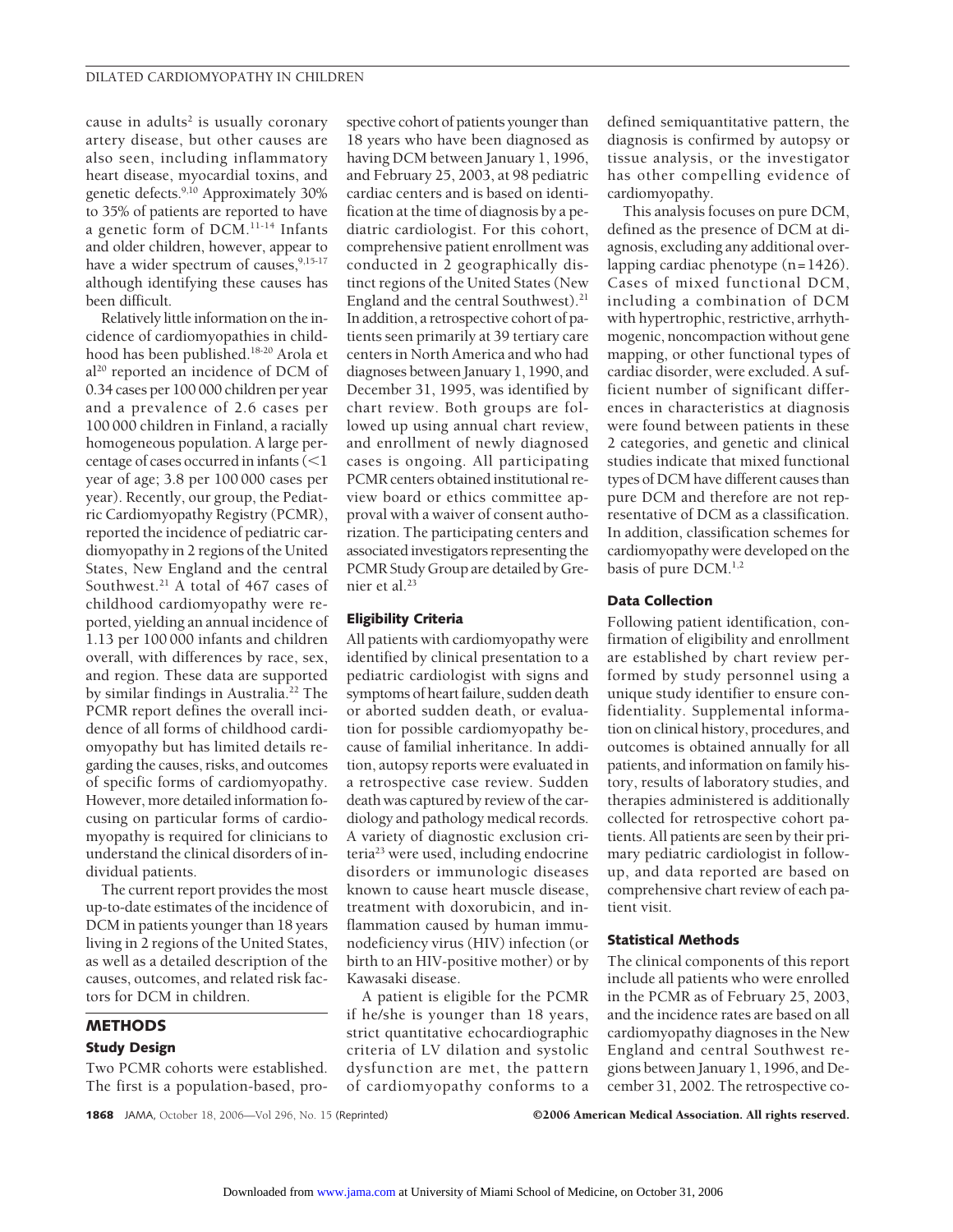hort cannot be confirmed to include all cases and, therefore, was not used for incidence estimates. Population denominators used for incidence rate calculations were obtained from the statespecific US census counts for 1996 through 2002.

Race/ethnicity was assessed to create a subgroup factor for incidence rates and clinical outcomes. As a result of differences between race/ethnicity definitions in the US Census and the PCMR, both an upper and a lower estimate for incidence rates are given for white, black, and Hispanic children. The PCMR data on race/ethnicity consist of a single question with choices of white, black, Hispanic, Native American, Asian/Pacific Islander, or other. However, the census data on race/ethnicity cross-tabulates Hispanic status by racial category. Therefore, we calculated both lower-bound and upperbound estimates of race-specific incidence rates. The lower-bound estimate includes all white Hispanics and black Hispanics in the white and black population counts, respectively, and the upper bound includes none of the white Hispanics and black Hispanics in the white and black population counts, respectively. The lower-bound estimate for the Hispanic rate includes all Hispanics of any race (white, black, or other race) in the population count, and the upper-bound estimate for the Hispanic rate includes only Hispanics with a racial background not classified as white or black in the population count.23

Descriptive statistics are presented as percentages or means and standard deviations, with skewed continuous data summarized as medians and interquartile ranges. The distributions of categorical variables were compared using the Fisher exact test, except for comparisons by cause, for which the  $\chi^2$ statistic was used. Two groups of normally distributed variables were compared using the *t* test, and analysis of variance was used to compare more than 2 groups. Skewed data were analyzed using the Wilcoxon rank-sum test and the Kruskal-Wallis test. The Man-





Retrospective: diagnosed 1990 to 1995, 491 patients; prospective: diagnosed 1996 to 2002, 935 patients.

tel-Haenszel test for linear trend was used to examine age at diagnosis of cardiomyopathy grouped categorically by cause.

Left ventricular end-diastolic dimension, posterior wall thickness, septal thickness, and mass were measured and expressed conditional on body surface area.<sup>22,24-26</sup> Fractional shortening is a measure of LV contractility and is defined by the ratio of the difference between the end-diastolic dimension (LVEDD) and end-systolic dimension (LVESD) to the LVEDD, expressed as fractional shortening=(LVEDD−LVESD)/LVEDD  $\times$ 100. Quantitative right ventricular structure and function data were not collected.

Outcome measures were death, cardiac transplantation, and the composite end point of death or transplantation. Because of varying amounts of follow-up, survival figures and estimates were calculated using the Kaplan-Meier method and were compared with the log-rank test, with time from DCM diagnosis as the origin. Cox regression modeling was used to find predictors of death or transplantation in patients with pure DCM, excluding those with neuromuscular disease and inborn errors of metabolism.

To control for the large number of subgroup analyses as well as multiple

comparisons, only *P*<.01 was considered to be statistically significant. All analyses were conducted using SAS version 9.1 (SAS Institute Inc, Cary, NC) and S-Plus version 6.1 (Insightful Corp, Seattle, Wash).

## **RESULTS**

#### **Registry Characteristics**

A total of 1426 patients with pure DCM were enrolled as of February 25, 2003, including 491 (34%) enrolled retrospectively and 935 (66%) enrolled prospectively. These patients resided in New England  $(n=195 [14\%])$ , the central Southwest (n=397 [28%]), and the remainder of North America (n=834 [58%]) at the time of diagnosis.

#### **Cohort Differences**

The retrospective and prospective cohorts are similar with respect to sex, age, region, cause, presence of CHF at diagnosis, and outcome (**FIGURE 1**). Therefore, although there were statistical differences according to race (slightly more white children were enrolled in the retrospective cohort: 61% [298/485] vs 54% [497/918]) and rate of idiopathic disease (67% [331/491] vs 76% [710/934] for retrospective vs prospective), these 2 cohorts were combined for all other analyses.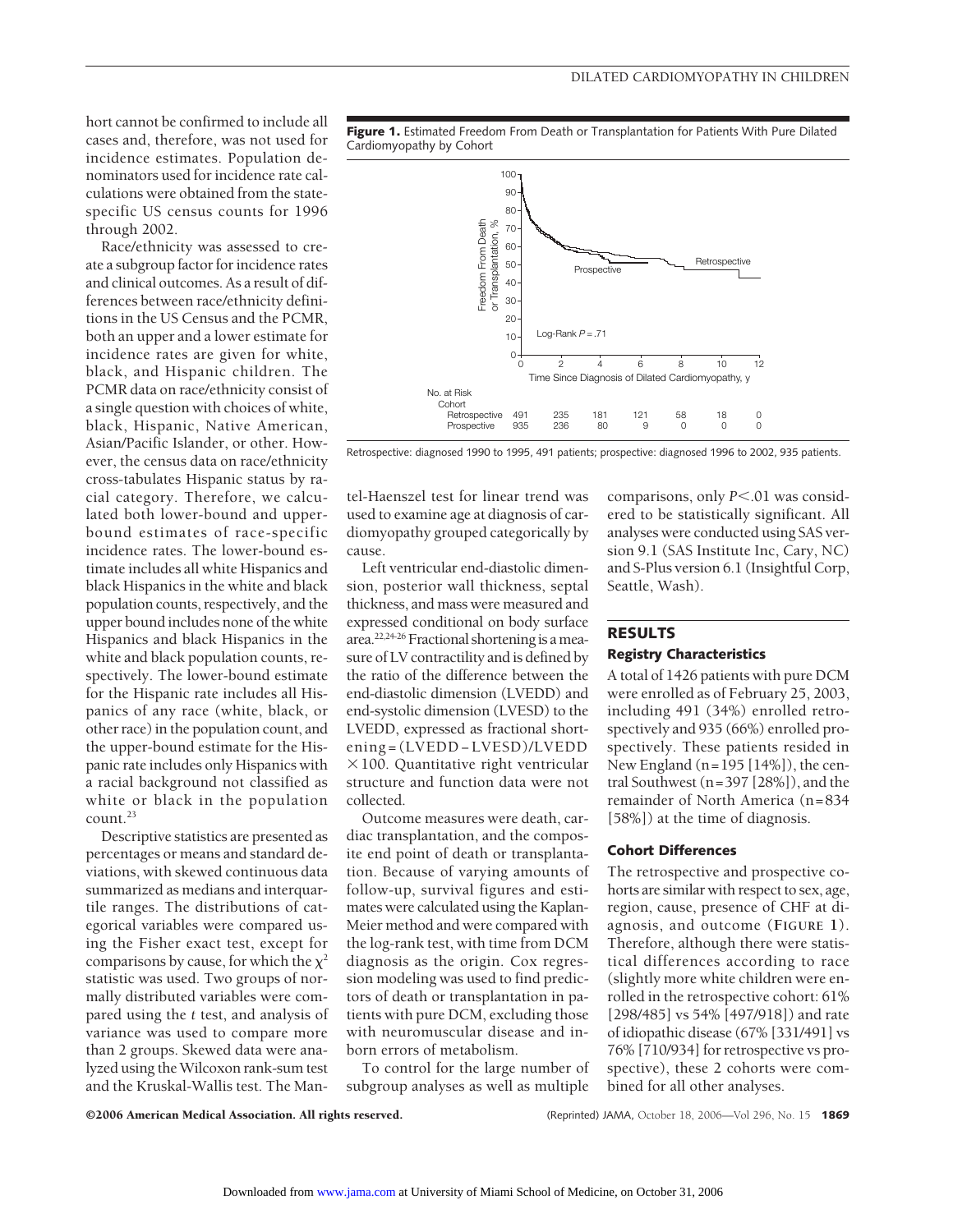**Table 1.** Pediatric Cardiomyopathy Registry Annual Incidence of Pure Dilated Cardiomyopathy in 422 Patients Diagnosed Between 1996 and 2002 in the New England and Central Southwest Regions of the United States\*

| Characteristics          | No. of<br>Patients | Annual Incidence per 100 000 Children<br>(95% Confidence Interval) | P<br>Value |
|--------------------------|--------------------|--------------------------------------------------------------------|------------|
| Total                    | 422                | $0.57(0.52 - 0.63)$                                                |            |
| Region‡                  |                    |                                                                    |            |
| New England              | 146                | $0.64(0.54 - 0.75)$                                                | .09        |
| <b>Central Southwest</b> | 276                | $0.54(0.48-0.60)$                                                  |            |
| Sex                      |                    |                                                                    |            |
| Male                     | 252                | $0.66(0.58-0.75)$                                                  | < 0.01     |
| Female                   | 170                | $0.47(0.40-0.55)$                                                  |            |
| Race/ethnicity§          |                    |                                                                    |            |
| White, lower/upper       | 207                | 0.33/0.46 (0.29-0.38/0.40-0.53)                                    |            |
| Black, lower/upper       | 87                 | 0.98/1.05 (0.78-1.21/0.84-1.30)                                    | < 0.01     |
| Hispanic, lower/upper    | 109                | $0.58/32.99$ (0.48-0.70/27.08-39.79) $\Box$                        |            |
| Age group, y             |                    |                                                                    |            |
| $<$ 1                    | 181                | 4.40 (3.78-5.09)                                                   | < 0.01     |
| 1 to $<$ 18              | 241                | $0.34(0.30 - 0.39)$                                                |            |

\*The registry aim was complete capture of cases in these 2 regions, representing a subset of the overall registry sample. †The population denominator was obtained from state-specific US census estimates for 1999-2006 and totals 74 212 292

children younger than 18 years across the 7-year period. ‡New England: Connecticut, Maine, Massachusetts, New Hampshire, Rhode Island, Vermont; central Southwest: Arkansas, Oklahoma, Texas.

SSee "Methods" section of text for description of race/ethnicity data collection. Lower and upper bounds were<br>estimated for incidence rates by racial/ethnic subgroup. The P value compares the upper white to lower black estimated incidence rates (ie, the most conservative comparison).

#### **Annual Incidence of DCM**

Incidence rates were based on 422 cases of DCM diagnosed from 1996 to 2002 in 2 regions of the United States. The overall rate of pure DCM in childhood was 0.57 cases per 100 000 per year. The incidence was higher in boys than in girls (0.66 vs 0.47 per 100 000 per year; *P*=.006), in blacks than in whites (0.98-1.05 vs 0.33-0.46 per 100 000 per year; *P*.001), and in infants (1 year) than in older children (4.40 vs 0.34 per 100 000 per year; *P*.001) (**TABLE 1**).

#### **Clinical Presentation**

Clinical findings, therapy, and outcomes are based on the entire cohort of 1426 patients with pure DCM unless otherwise specified. The median age at diagnosis was 1.5 years (interquartile range, 0.3-11.3 years) (**TABLE 2**). Age younger than 1 year was the most common age at diagnosis of DCM  $(n=591 \; [41\%])$ . The 6- to younger than 12-year-old age group was the least common (n=194 [14%]) age at initial diagnosis. The majority of patients had clinical evidence of CHF at diagnosis (71% [999/1415]), with 27% (261/ 967) overall classified as having class IV heart failure.<sup>21,23,27,28</sup>

Echocardiogram results were available for 97% of patients (1378/1419). The mean LVEDD *Z* score was 4.17 (SD, 2.70), whereas the mean LVESD *Z* score was 5.96 (SD, 2.86) (Table 2). Left ventricular fractional shortening was severely depressed, with a median *Z* score of −9.16 (interquartile range, −11.08 to −6.10). Left ventricular enddiastolic posterior wall thickness and septal wall thickness were, on average, normal, but LV mass was mildly abnormal, with a mean *Z* score of 2.34 (SD, 2.89).

#### **Causes of DCM**

The cause of DCM was identified in 34% of patients (Table 2). Of the 485 patients with a known cause, the most common causes were myocarditis (46% [222/485]) and neuromuscular disease (26% [125/485]). Half of myocarditis cases (52% [116/222]) met strict Dallas histopathologic criteria. Specific viral or other causes were known for very few cases because cultures and polymerase chain reaction information were not available in most cases. The majority of children with neuromuscular disorders had Duchenne (80% [100/125]) or Becker

(10% [12/125]) muscular dystrophy, both caused by mutations in dystrophin. Three children (2%) had Emery-Dreifuss muscular dystrophy.

The majority of patients with familial DCM (14% [66/485]) had autosomal dominant inheritance (68% [45/ 66]), and 24% (16/66) had autosomal recessive inheritance. The remainder had X-linked inheritance (2% [1/66]) or the complex phenotype of LV noncompaction with gene mapping (6% [4/66]). An additional 48 cases had LV noncompaction that was identified as the cause of DCM; of these, 45 remained idiopathic and 2 had unspecified chromosomal defects and 1 had Barth syndrome as the primary cause of DCM. Causative gene abnormalities were identified in 4 families with autosomal dominant disease, including mutations in  $\delta$ -sarcoglycan in 2 families and ZASP (Z-band alternatively spliced PDZ domain protein) in 2 families. In addition, mutations in 2 families with LV noncompaction (ZASP) and in 2 with X-linked disease (dystrophin mutation in 1 and tafazzin mutation in 1) were also identified.<sup>29-32</sup>

Among the 54 patients with inborn errors of metabolism, the largest subgroups were mitochondrial disorders (46% [20/54]), Barth syndrome (24% [13/54]), and primary or systemic carnitine deficiency (11% [7/54]). Malformation syndromes were the least common cause of DCM, and these disorders affected 15 patients, with Alström syndrome occurring in 5 cases (33%) and a chromosomal defect occurring in 7 cases (47%).

#### **Therapy**

At the time of diagnosis of DCM, 82% of patients (1120/1370) were prescribed an anticongestive agent and 64% (307/478) an angiotensin-converting enzyme inhibitor, with 38% (182/478) receiving an antiarrhythmic agent, 15% (67/458) using L-carnitine supplementation, and 13% (65/487) having other dietary modification. Antithrombotic therapy was prescribed in 19% of cases and inotropes in 16%. There was low use of calcium channel blockers (3% [12/ 473]) and  $\beta$ -blockers (4% [17/474]).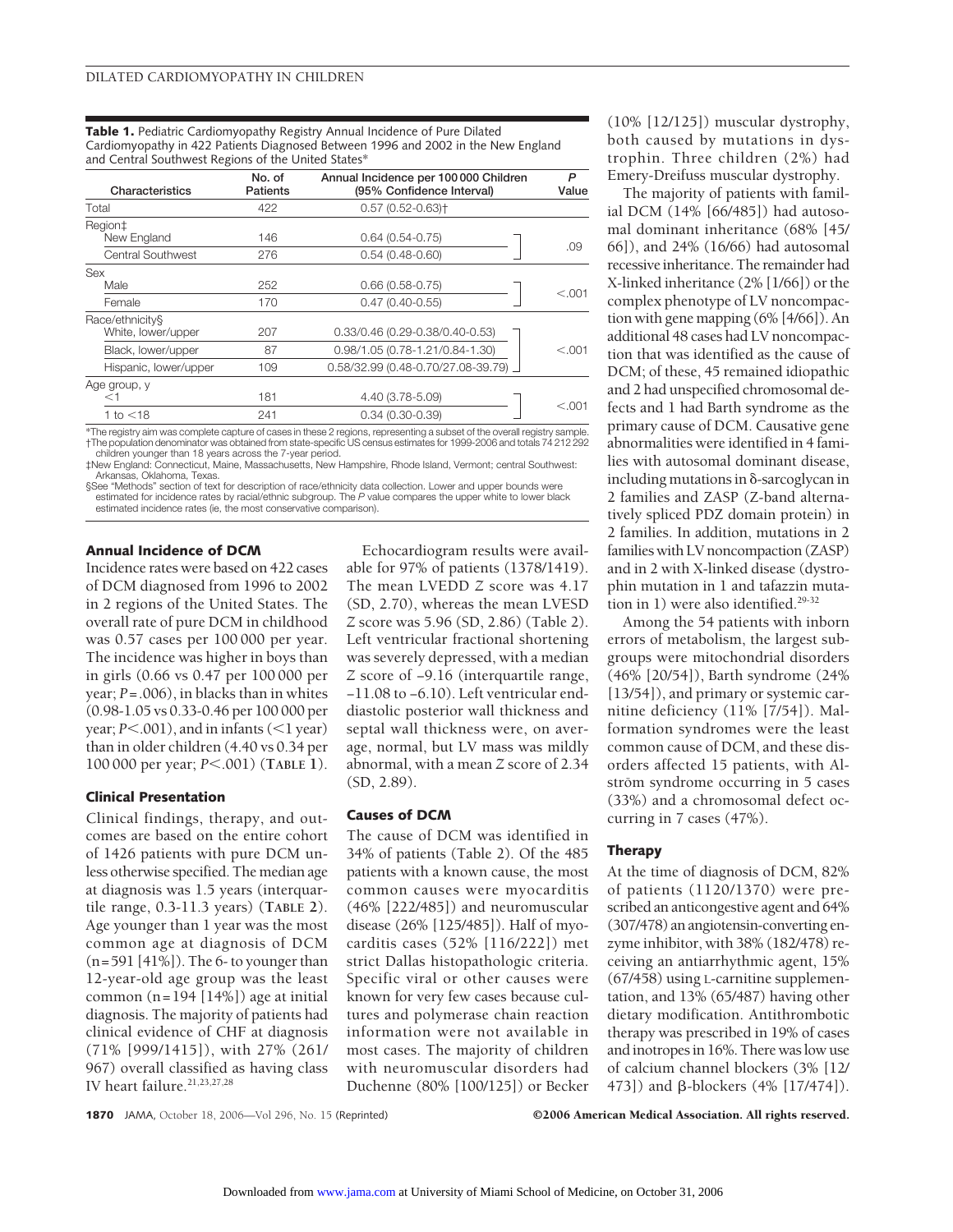Pacemaker and balloon pump use at diagnosis was rare (1% each [7/480 and 7/486, respectively]), as was use of an (left or right ventricular) assist device (2% [9/486]) and extracorporeal membrane oxygenation (3% [13/486]).

#### **Clinical Outcomes**

The median age of the patients at the time of diagnosis was 1.5 years (**TABLE 3**), the median age at listing for transplantation was 4.0 years, and the median age at transplantation was 4.8 years. Death occurred (for all patients who died) at a median age of 3.0 years. Median follow-up time from diagnosis of DCM among survivors who did not undergo transplantation was 1.6 years, with 25% having more than 4 years of follow-up.

Kaplan-Meier analysis of survival after DCM diagnosis revealed 1-year survival of 87%, 2-year survival of 83%,

5-year survival of 77%, and 10-year survival of 70% (Table 3). Similarly, the rate of freedom from transplantation at 1, 2, 5, and 10 years was 79%, 74%, 70%, and 66%, respectively. Freedom from death or transplantation was 69% at 1 year, 61% at 2 years, 54% at 5 years, and 46% at 10 years.

Kaplan-Meier estimates showed significant differences in survival, freedom from transplantation, and the

| Table 2. Characteristics at Diagnosis of 1426 Patients With Pure DCM From the Pediatric Cardiomyopathy Registry, by Cause* |                                                                                                                                                                   |                                           |                                        |                                                     |                                       |                                                                  |                                                                   |             |
|----------------------------------------------------------------------------------------------------------------------------|-------------------------------------------------------------------------------------------------------------------------------------------------------------------|-------------------------------------------|----------------------------------------|-----------------------------------------------------|---------------------------------------|------------------------------------------------------------------|-------------------------------------------------------------------|-------------|
| Characteristics<br>at DCM Diagnosis                                                                                        | <b>All Patients</b><br>$(N=1426)$                                                                                                                                 | <b>Idiopathic DCM</b><br>$(n=941 [66\%])$ | <b>Myocarditis</b><br>$(n=222 [16\%])$ | Neuromuscular<br><b>Disorders</b><br>$(n=125 [9%])$ | <b>Familial DCM</b><br>$(n=66 [5\%])$ | <b>Inborn Errors</b><br>of Metabolism<br>$(n=54 [4\%])$          | <b>Malformation</b><br>Syndrome<br>$(n=15 [1\%])$                 | P<br>Valuet |
| Region, No. (%)<br>New England                                                                                             | 195 (14)                                                                                                                                                          | 87(9)                                     | 51 (23)                                | 25 (20)                                             | 11(17)                                | 17(31)                                                           | 4(27)                                                             |             |
| <b>Central Southwest</b>                                                                                                   | 397 (28)                                                                                                                                                          | 248 (26)                                  | 74 (33)                                | 39 (31)                                             | 17 (26)                               | 12 (22)                                                          | 6(40)                                                             | < 0.001     |
| Other                                                                                                                      | 834 (58)                                                                                                                                                          | 606 (64)                                  | 97 (44)                                | 61 (49)                                             | 38 (58)                               | 25(46)                                                           | $5(33)$ $-$                                                       |             |
| Male, No. (%)                                                                                                              | 769 (54)                                                                                                                                                          | 465 (49)                                  | 102 (46)                               | 121 (97)                                            | 36 (55)                               | 39 (72)                                                          | 6 (40)                                                            | < .001      |
| Age at diagnosis, No. (%), y<br><1                                                                                         | 591 (41)                                                                                                                                                          | 460 (49)                                  | 65 (29)                                | 2(2)                                                | 26 (39)                               | 28 (52)                                                          | 10(67)                                                            |             |
| 1 to $<$ 6                                                                                                                 | 314 (22)                                                                                                                                                          | 197 (21)                                  | 91(41)                                 | 1(1)                                                | 9(14)                                 | 13(24)                                                           | 3(20)                                                             |             |
| $6$ to $<$ 12                                                                                                              | 194 (14)                                                                                                                                                          | 116 (12)                                  | 32(14)                                 | 23 (18)                                             | 14(21)                                | 8(15)                                                            | 1(7)                                                              | < .001      |
| 12 to $<$ 18                                                                                                               | 327 (23)                                                                                                                                                          | 168 (18)                                  | 34(15)                                 | 99 (79)                                             | 17 (26)                               | 5(9)                                                             | 1(7)                                                              |             |
| Age at diagnosis,<br>median (IQR), y                                                                                       | 1.54<br>(0.35 to 11.28)                                                                                                                                           | 1.07<br>$(0.29 \text{ to } 9.13)$         | 1.59<br>$(0.93 \text{ to } 8.61)$      | 14.14<br>(12.82 to 15.77)                           | 4.04<br>(0.22 to 13.45)               | 0.89<br>$(0.07 \text{ to } 5.61)$                                | 0.61<br>$(0.17 \text{ to } 1.81)$                                 | < .001      |
| Race/ethnicity, No. (%)<br>White                                                                                           | 795 (57)                                                                                                                                                          | 490 (53)                                  | 120 (55)                               | 91(73)                                              | 43 (65)                               | 38 (72)                                                          | 13 (93)                                                           |             |
| <b>Black</b>                                                                                                               | 282 (20)                                                                                                                                                          | 202 (22)                                  | 55 (25)                                | 15 (12)                                             | 8(12)                                 | 1(2)                                                             | $\mathsf{O}\xspace$                                               | < .001      |
| Hispanic                                                                                                                   | 235 (17)                                                                                                                                                          | 166 (18)                                  | 29 (13)                                | 15(12)                                              | 12 (18)                               | 10(19)                                                           | 1(7)                                                              |             |
| Other                                                                                                                      | 91(6)                                                                                                                                                             | 67(7)                                     | 14(6)                                  | 3(2)                                                | 3(5)                                  | 4(8)                                                             | $\circ$                                                           |             |
| Congestive heart failure present<br>at diagnosis, No. (%)                                                                  | 999 (71)                                                                                                                                                          | 693 (74)                                  | 184 (84)                               | 43 (35)                                             | 35 (53)                               | 32 (60)                                                          | 10 (67)                                                           | < .001      |
| Family history at diagnosis, No. (%)#<br>Cardiomyopathy                                                                    | 180 (19)                                                                                                                                                          | 92 (14)                                   | 7(6)                                   | 12 (18)                                             | 60 (92)                               | 6(19)                                                            | 3(30)                                                             | < 0.001     |
| Sudden death                                                                                                               | 85 (9)                                                                                                                                                            | 36(5)                                     | 11(8)                                  | 2(3)                                                | 24 (44)                               | 9(24)                                                            | 3(27)                                                             | < .001      |
| Congenital structural heart disease                                                                                        | 32(4)                                                                                                                                                             | 22(4)                                     | 3(2)                                   | $\overline{0}$                                      | 4(9)                                  | $\circ$                                                          | 3(33)                                                             | < .001      |
| Arrhythmia                                                                                                                 | 27(3)                                                                                                                                                             | 17(3)                                     | 1(1)                                   | 3(5)                                                | 6(13)                                 | $\Omega$                                                         | $\mathbf 0$                                                       | .001        |
| Genetic syndromes                                                                                                          | 68(7)                                                                                                                                                             | 24(4)                                     | 2(1)                                   | 25 (32)                                             | 6(13)                                 | 7 (20)                                                           | 4(44)                                                             | < 0.001     |
| LV echocardiographic Z scores<br>at diagnosis§                                                                             |                                                                                                                                                                   |                                           |                                        |                                                     |                                       |                                                                  |                                                                   |             |
| ED dimension, mean (SD)                                                                                                    | 4.17(2.70)                                                                                                                                                        | 4.65(2.65)                                | 3.87(2.59)                             | 1.89(1.87)                                          | 3.28(2.68)                            | 3.42(2.28)                                                       | 2.32(2.55)                                                        | < 0.001     |
| ES dimension, mean (SD)                                                                                                    | 5.96(2.86)                                                                                                                                                        | 6.45(2.80)                                | 5.89(2.66)                             | 3.46(2.28)                                          | 4.84(2.91)                            | 5.19(2.39)                                                       | 3.90(2.68)                                                        | < .001      |
| Fractional shortening,<br>median (IQR)                                                                                     | $-9.16$<br>$(-11.08$ to $-6.10)$ $(-11.42$ to $-7.16)$ $(-11.05$ to $-6.67)$ $(-8.02$ to $-3.32)$ $(-9.63$ to $-3.68)$ $(-10.30$ to $-5.33)$ $(-9.49$ to $-5.10)$ | $-9.62$                                   | $-9.11$                                | $-5.88$                                             | $-7.07$                               | $-8.94$                                                          | $-5.95$                                                           | < .001      |
| ED posterior wall thickness,<br>median (IQR)                                                                               | $-0.56$<br>$(-1.84 \text{ to } 0.96)$                                                                                                                             | $-0.63$<br>$(-1.80 \text{ to } 0.95)$     | 0.21<br>$(-1.22$ to $1.84)$            | $-1.62$<br>(-2.88 to -0.09) (-2.07 to 0.87)         | $-0.75$                               | $-0.05$<br>$(-1.33 \text{ to } 1.51)$ $(-1.33 \text{ to } 1.30)$ | $-0.88$                                                           | < .001      |
| ED septal wall thickness,<br>median (IQR)                                                                                  | $-0.74$<br>$(-1.77$ to 0.29)                                                                                                                                      | $-0.80$<br>$(-1.86 \text{ to } 0.20)$     | $-0.26$<br>$(-1.12 \text{ to } 0.62)$  | $-1.34$<br>$(-2.27$ to $-0.26)$ $(-1.87$ to 0.29)   | $-0.74$                               | $-0.20$                                                          | $-1.18$<br>$(-0.91 \text{ to } 1.24)$ $(-2.28 \text{ to } -0.15)$ | < .001      |
| Mass, mean (SD)                                                                                                            | 2.34(2.89)                                                                                                                                                        | 2.58(2.92)                                | 2.70(2.26)                             | 0.17(2.90)                                          | 2.07(3.33)                            | 2.30(2.27)                                                       | 1.22(2.19)                                                        | < .001      |
| ED posterior wall thickness<br>to ED dimension, ratio<br>at diagnosis, median (IQR)                                        | 0.13<br>$(0.10 \text{ to } 0.16)$                                                                                                                                 | 0.12<br>$(0.10 \text{ to } 0.15)$         | 0.14<br>$(0.11$ to $0.17)$             | 0.13<br>$(0.11$ to $0.16)$                          | 0.14<br>$(0.11$ to $0.17)$            | 0.15<br>$(0.13 \text{ to } 0.17)$                                | 0.16<br>$(0.14 \text{ to } 0.19)$                                 | < .001      |

Abbreviations: DCM, dilated cardiomyopathy; ED, end-diastolic; ES, end-systolic; IQR, interquartile range; LV, left ventricular.<br>\*Causes of DCM were determined from all available follow-up information. Three patients had c of the 5 subgroups but that are included in the overall analysis.

†*P* values represent the overall comparison of idiopathic DCM vs myocarditis vs neuromuscular disorder vs familial DCM vs inborn error of metabolism vs malformation syndrome. P values are based on analysis of variance or the Kruskal-Wallis test with the exception of age, for which the Mantel-Haenszel test for linear trend was used.<br>‡Family history information was unavailable for more than one t

§A *Z* score of zero represents the mean for healthy children of similar age or body surface area.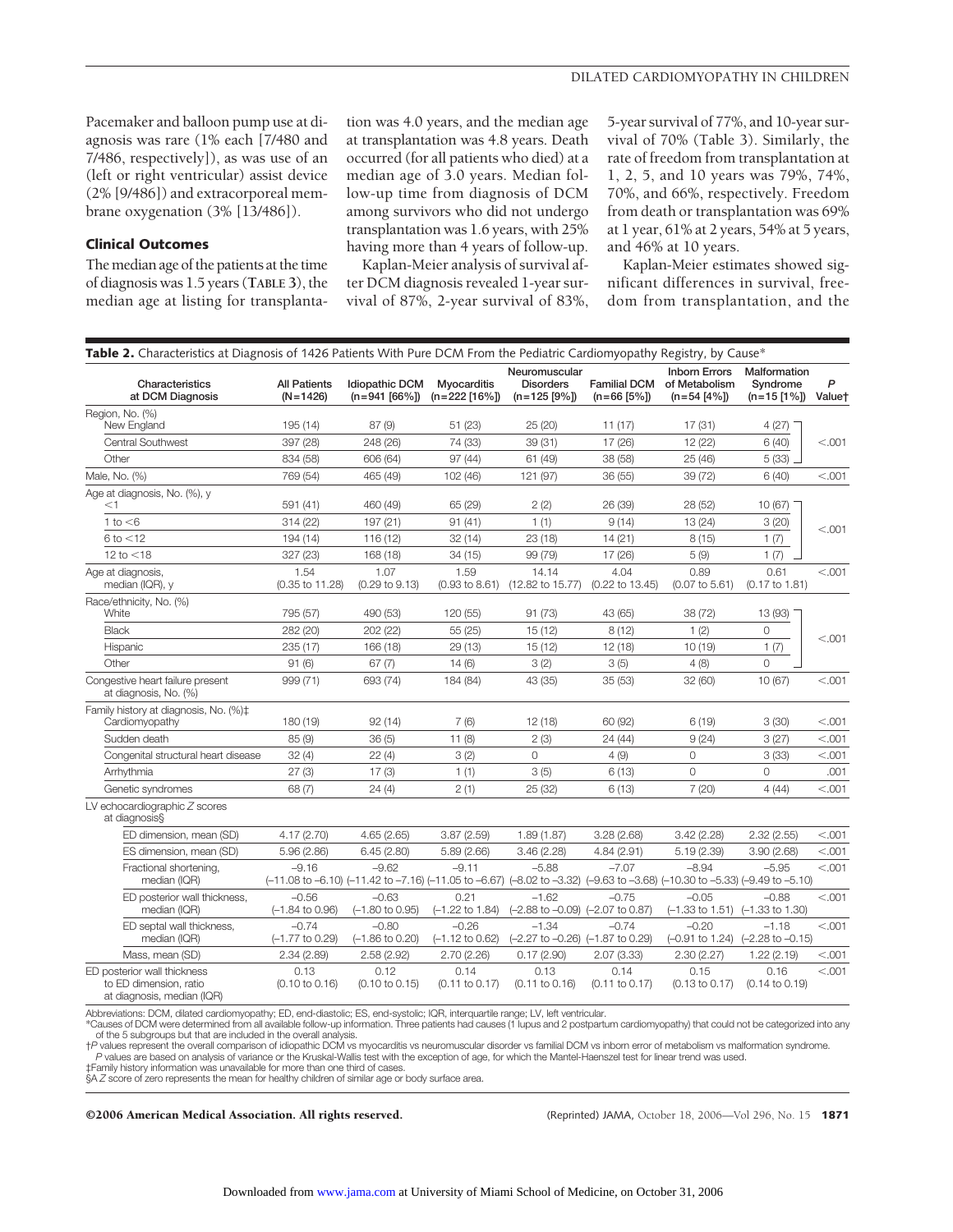composite end point of freedom from death or transplantation by cause (Table 3 and **FIGURE 2** and **FIGURE 3**). Patients with neuromuscular disorders had the worst long-term outcome, with 57% survival at 5 years after diagnosis of DCM. Familial DCM had the best survival, with 94% at 5 years after diagnosis. Patients with myocarditis (92% survival at 1 year and 90% at 2 and 5 years) and inborn errors of metabolism (86% with 1- and 2-year survival and 83% with 5-year survival) had plateaued curves.

Estimation of freedom from transplantation by cause revealed that patients with idiopathic or familial DCM had the worst outcomes (62% freedom from transplantation at 5 years after diagnosis). Individuals with myocarditis had a 5-year rate of freedom from transplantation of 81%. Freedom from death or transplantation by 5 years was disappointing for all diagnostic categories, particularly for those with idiopathic disease (47%), neuromuscular disorders (52%), and familial DCM (59%). Patients with myocarditis, malformation syndrome, or inborn errors of metabolism had the best 5-year composite outcomes (73%, 76%, and 78% freedom from death or transplantation, respectively).

## **Predictors of Clinical Outcome**

Risk factors for the composite end point of death or transplantation (**TABLE 4**) were identified after excluding cases caused by neuromuscular disease and inborn errors of metabolism because transplantation is not typically considered a treatment option for these groups. The final multivariate model included age at diagnosis, cause, CHF at diagnosis, and fractional shortening *Z* score (*P*<.001 for all). Children with diagnoses after age 6 years were at a 2-fold greater risk of an event, and those with idiopathic disease had a 2-fold worse outcome than those with myocarditis. Patients with CHF at diagnosis had a 4-fold hazard of death or transplantation in the first year after diagnosis compared with those without CHF  $(P<.001)$ ; however, there was no additional risk for patients with CHF after 1 year (hazard ratio, 1.12) relative to those without CHF present at diagnosis. A higher fractional shortening *Z* score was associated with better outcome; risk decreased 0.9 times for each unit increase in *Z* score. All echocardiographic measures examined were univariately associated with DCM outcome except for septal and posterior wall thickness, but fractional shortening was the only independent echocardiographic risk factor.

Based on our multivariable model, a patient presenting with DCM and a moderate degree of LV dysfunction with a LV fractional shortening of −8 SD (fractional shortening, 20%) has a risk of death or cardiac transplantation increased by 2.2 times (hazard ratio, 2.19; 95% confidence interval, 1.55-3.08) compared with a patient with normal LV function (LV fractional shortening *Z* score, 0 SD [fractional shortening, 32%]) associated with LV dilation (as seen in familial DCM, treated myocarditis, or other primary heart muscle disease).

| Table 3. Age at Diagnosis and Outcomes in 1426 Patients With Pure DCM From the Pediatric Cardiomyopathy Registry, by Cause* |                                     |                                       |                                 |                                                |                                    |                                                   |                                      |
|-----------------------------------------------------------------------------------------------------------------------------|-------------------------------------|---------------------------------------|---------------------------------|------------------------------------------------|------------------------------------|---------------------------------------------------|--------------------------------------|
|                                                                                                                             | <b>All Patients</b><br>$(N = 1426)$ | Idiopathic<br><b>DCM</b><br>$(n=941)$ | <b>Myocarditis</b><br>$(n=222)$ | Neuromuscular<br><b>Disorders</b><br>$(n=125)$ | Familial<br><b>DCM</b><br>$(n=66)$ | <b>Inborn Errors</b><br>of Metabolism<br>$(n=54)$ | Malformation<br>Syndrome<br>$(n=15)$ |
| Age at DCM diagnosis, median (IQR), y                                                                                       | 1.54<br>$(0.35 - 11.28)$            | 1.07<br>$(0.29 - 9.13)$               | 1.59<br>$(0.93 - 8.61)$         | 14.14<br>$(12.82 - 15.77)$                     | 4.04<br>$(0.22 - 13.45)$           | 0.89<br>$(0.07 - 5.61)$                           | 0.61<br>$(0.17 - 1.81)$              |
| No. of deaths                                                                                                               | 206                                 | 139                                   | 21                              | 35                                             |                                    | 8                                                 | $\overline{2}$                       |
| Survival rate, % (95% CI), y†                                                                                               | 87 (85-89)                          | 84 (81-87)                            | 92 (88-96)                      | 89 (83-95)                                     | 100                                | 86 (77-96)                                        | 91 (74-100)                          |
| 2                                                                                                                           | 83 (81-86)                          | 80 (77-84)                            | 90 (86-95)                      | 79 (70-88)                                     | 100                                | 86 (77-96)                                        | 91 (74-100)                          |
| 5                                                                                                                           | 77 (74-80)                          | 76 (71-80)                            | 90 (86-95)                      | 57 (44-70)                                     | 94 (84-100)                        | 83 (71-94)                                        | 76 (45-100)                          |
| 10                                                                                                                          | 70 (64-75)                          | 74 (68-79)                            | 78 (64-91)                      | 29 (9-49)                                      | 94 (84-100)                        | 83 (71-94)                                        | 76 (45-100)                          |
| No. of cardiac transplantations                                                                                             | 292                                 | 231                                   | 32                              | 8                                              | 19                                 | $\overline{2}$                                    | 0                                    |
| Transplantation-free rate, % (95% CI), y†                                                                                   | 79 (76-81)                          | 73 (70-76)                            | 86 (81-91)                      | 93 (88-98)                                     | 81 (72-91)                         | 97 (92-100)                                       | 100                                  |
| 2                                                                                                                           | 74 (71-76)                          | 66 (62-70)                            | 82 (77-88)                      | 91 (86-97)                                     | 76 (64-87)                         | 94 (87-100)                                       | 100                                  |
| 5                                                                                                                           | 70 (66-73)                          | 62 (58-66)                            | 81 (74-87)                      | 91 (86-97)                                     | 62 (48-76)                         | 94 (87-100)                                       | 100                                  |
| 10                                                                                                                          | 66 (61-71)                          | 58 (51-64)                            | 77 (67-86)                      | 91 (86-97)                                     | 62 (48-76)                         | 94 (87-100)                                       | 100                                  |
| No. of end-point events (deaths and cardiac<br>transplantations)                                                            | 498                                 | 370                                   | 53                              | 43                                             | 20                                 | 10                                                | $\overline{2}$                       |
| End-point event-free rate, % (95% CI), y†                                                                                   |                                     |                                       |                                 |                                                |                                    |                                                   |                                      |
|                                                                                                                             | 69 (66-71)                          | $61(58-65)$                           | 79 (74-85)                      | 83 (76-90)                                     | 81 (72-91)                         | 84 (74-94)                                        | 91 (74-100)                          |
| 2                                                                                                                           | 61 (58-64)                          | 53 (50-57)                            | 74 (68-81)                      | 72 (63-81)                                     | 76 (64-87)                         | 81 (70-92)                                        | 91 (74-100)                          |
| 5                                                                                                                           | 54 (50-57)                          | 47 (43-51)                            | 73 (66-79)                      | 52 (40-65)                                     | 59 (44-74)                         | 78 (65-90)                                        | 76 (45-100)                          |
| 10                                                                                                                          | 46 (41-51)                          | 42 (37-48)                            | 60 (47-72)                      | 26 (8-44)                                      | 59 (44-74)                         | 78 (65-90)                                        | 76 (45-100)                          |
|                                                                                                                             |                                     |                                       |                                 |                                                |                                    |                                                   |                                      |

Abbreviations: CI, confidence interval; DCM, dilated cardiomyopathy.

\*Causes of DCM were determined from all available follow-up information. Event rates are based on Kaplan-Meier estimates at 1, 2, 5, and 10 years following diagnosis of DCM. Three patients had causes (1 lupus and 2 postpartum cardiomyopathy) that could not be categorized into any of the 5 subgroups but are included in the overall analysis. †The Greenwood formula was used for estimation of standard error with no transformation to the survivor function.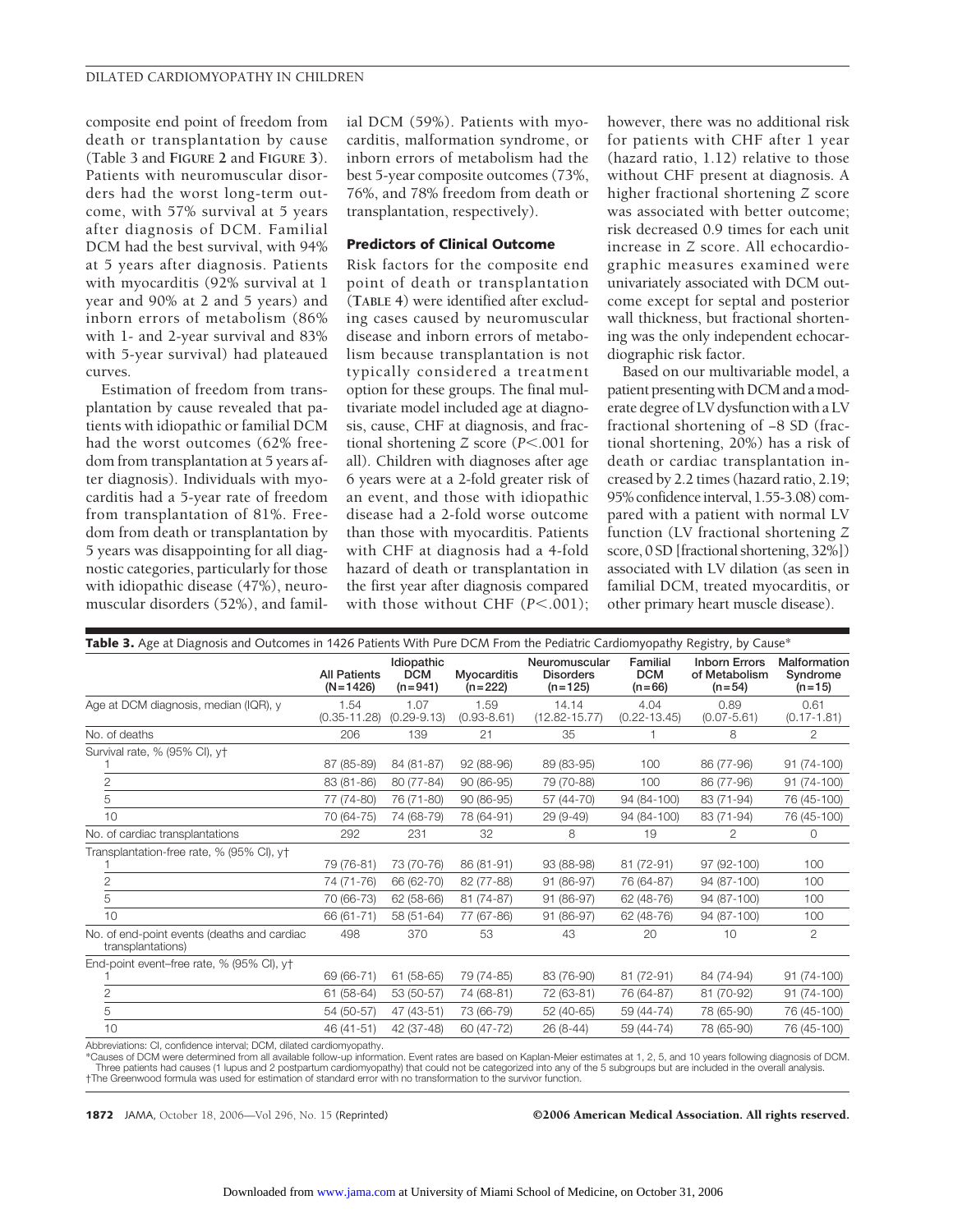

**Figure 2.** Estimated Survival and Freedom From Transplantation for Patients With Pure Dilated Cardiomyopathy (DCM), by Cause

## **COMMENT**

Dilated cardiomyopathy in childhood is a diverse disorder with outcomes that depend on cause and age at presentation, as well as heart failure status. We previously reported that early failure of medical management, high mortality rates, and progressive deterioration are found regardless of etiology.3

The incidence of DCM was 0.56 cases per 100 000 per year, 10-fold lower than in adults.<sup>21,22</sup> This may relate to fewer chronic health habit–associated risk factors, a longer latency period for clinical expression of the effects of genetic and environmental factors on the heart, and the wider age span of adulthood compared with childhood, giving adults more opportunity to develop DCM. When study differences are accounted for, the incidence of pediatric DCM in the United States is similar to that reported in Finland (0.65 per 100 000 aged  $\leq$  20 years) and, after accounting for age, Australia (1.09 per 100 000 aged  $\leq$  10 years).<sup>20-22</sup> Boys have a higher DCM incidence than girls related to X-linked genetic causes and





neuromuscular disorders. Black children have higher rates of DCM and different causes of DCM than do white children.

Dilated cardiomyopathy is significantly more likely to present in the first year of life than at older pediatric ages. Infants had more than 13 times the in-

Idiopathic DCM Myocarditis Neuromuscular Disorder --- Inborn Error of Metabolism Malformation Syndrome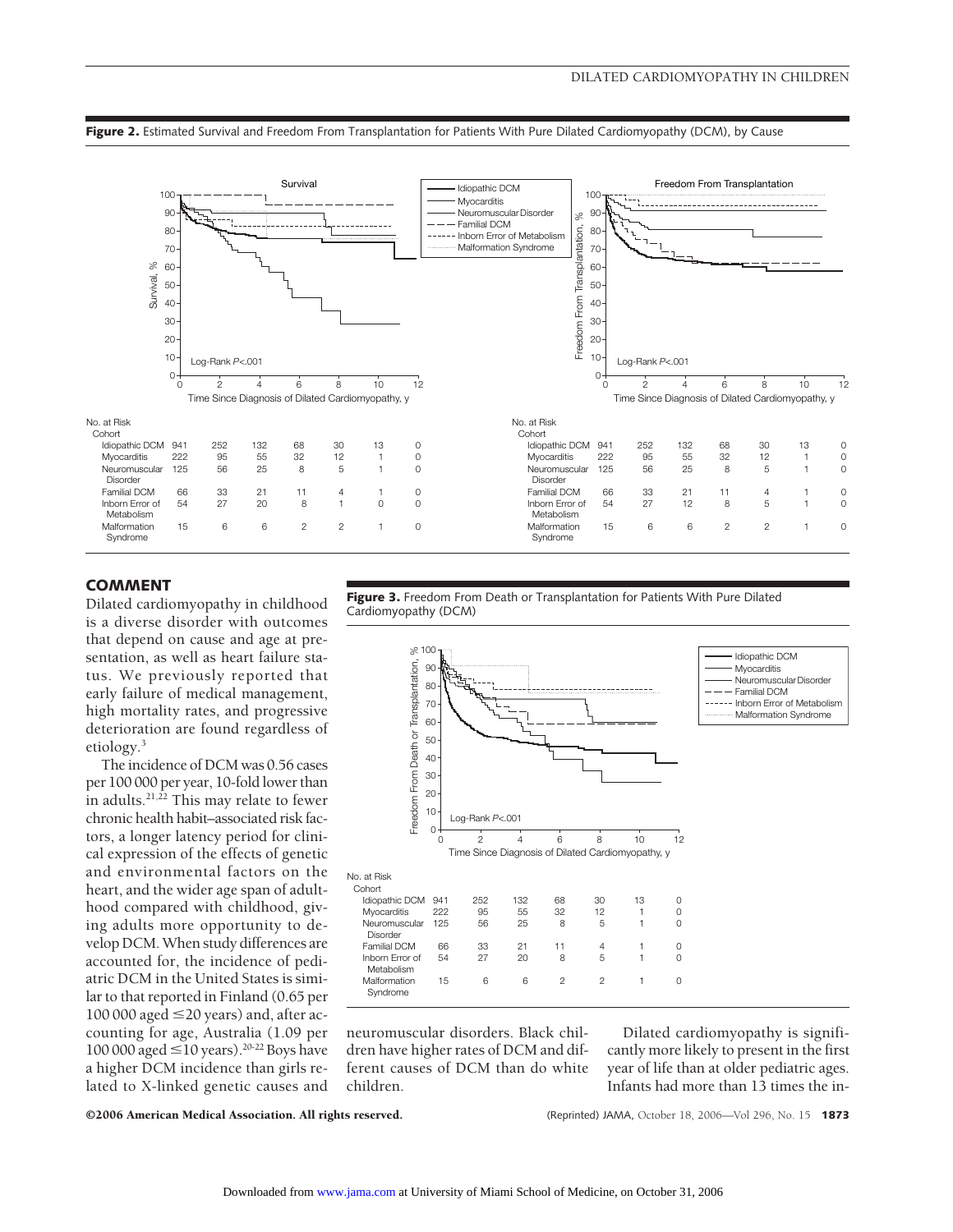#### DILATED CARDIOMYOPATHY IN CHILDREN

cidence of older children. The most common causes of infantile DCM include idiopathic, inborn errors of metabolism, and malformation syndromes. However, DCM presenting at older pediatric ages is, in general, associated with worse outcomes. In addition to older age, worse ventricular dysfunction at presentation and more advanced CHF at presentation were associated with worse outcomes. Congestive heart failure was present in 71% of patients presenting with DCM and was more common in myocarditis and idiopathic DCM and less common in those presenting with neuromuscular, familial, or inborn errors of metabolism−associated DCM. Most mortality or transplantation occurs early, within 2 years of DCM presentation, except with neuromuscular etiologies.

The cause of DCM was an independent predictor of the composite outcome of death or transplantation. Outcomes by cause varied widely from 57% to 94% survival at 5 years, suggesting the need to establish an etiology to de-

**Table 4.** Cox Regression Modeling Results for Death or Transplantation, Excluding Cases With Neuromuscular Disorders and Inborn Errors of Metabolism\*

|                                                                                              |      | <b>Univariate Analysis</b>                                                |             | <b>Final Multivariate Model</b>                                           |             |  |
|----------------------------------------------------------------------------------------------|------|---------------------------------------------------------------------------|-------------|---------------------------------------------------------------------------|-------------|--|
| Covariates                                                                                   |      | <b>Hazard Ratio for Death</b><br>or Transplantation<br>$(95% \text{ Cl})$ | P<br>Valuet | <b>Hazard Ratio for Death</b><br>or Transplantation<br>$(95% \text{ Cl})$ | P<br>Valuet |  |
| Age at diagnosis of DCM (3 df)                                                               | 1244 |                                                                           | < 0.001     |                                                                           | < 0.001     |  |
| 1 to $<$ 6 vs $<$ 1 y                                                                        |      | $0.95(0.74 - 1.22)$                                                       | .67         | 1.20 (0.89-1.63)                                                          | .23         |  |
| 6 to $<$ 12 vs $<$ 1 y                                                                       |      | 1.43 (1.09-1.87)                                                          | .01         | 2.31 (1.67-3.20)                                                          | < 0.001     |  |
| 12 to $<$ 18 vs $<$ 1 v                                                                      |      | 1.48 (1.15-1.89)                                                          | .002        | 2.40 (1.75-3.30)                                                          | < 0.001     |  |
| Sex (male vs female)                                                                         | 1244 | $1.17(0.97 - 1.40)$                                                       | .11         |                                                                           |             |  |
| Race/ethnicity (white vs Hispanic vs black vs other race) (3 df)                             | 1223 |                                                                           | .16         |                                                                           |             |  |
| Region (New England vs central Southwest vs other) (2 df)                                    | 1244 |                                                                           | < .001      |                                                                           |             |  |
| Central Southwest vs New England                                                             |      | 1.73 (1.17-2.54)                                                          | .006        |                                                                           |             |  |
| Other vs New England                                                                         |      | 2.02 (1.41-2.90)                                                          | < .001      |                                                                           |             |  |
| Cohort (prospective vs retrospective)                                                        | 1244 | 1.08 (0.89-1.32)                                                          | .42         |                                                                           |             |  |
| Etiology (idiopathic vs known)                                                               | 1244 | 2.01 (1.57-2.58)                                                          | < 0.001     |                                                                           |             |  |
| Cause of DCM (3 df)                                                                          | 1244 |                                                                           | < 0.001     |                                                                           | < 0.001     |  |
| Idiopathic vs malformation syndrome                                                          |      | 4.06 (1.01-16.32)                                                         | .05         | 1.81 (0.45-7.30)                                                          | .41         |  |
| Idiopathic vs familial                                                                       |      | $1.76(1.12 - 2.77)$                                                       | .01         | 1.65 (0.96-2.84)                                                          | .07         |  |
| Idiopathic vs myocarditis                                                                    |      | 2.03 (1.52-2.70)                                                          | < .001      | 2.06 (1.47-2.87)                                                          | < .001      |  |
| Family history (present vs absent)<br>Cardiomyopathy                                         | 846  | 1.04 (0.79-1.36)                                                          | .81         |                                                                           |             |  |
| Sudden death                                                                                 | 868  | 1.06 (0.73-1.54)                                                          | .75         |                                                                           |             |  |
| Congenital heart disease                                                                     | 794  | 1.24 (0.74-2.09)                                                          | .41         |                                                                           |             |  |
| Arrhythmia                                                                                   | 787  | $0.60(0.28 - 1.26)$                                                       | .18         |                                                                           |             |  |
| Genetic syndromes                                                                            | 822  | $1.02(0.60 - 1.75)$                                                       | .94         |                                                                           |             |  |
| CHF at diagnosis (present vs absent) (2 df)                                                  | 1235 |                                                                           |             |                                                                           |             |  |
| Risk at $<$ 1 y after diagnosis                                                              |      | 3.03 (2.19-4.20)                                                          | < 0.001     | 3.67 (2.40-5.60)                                                          | < 0.001     |  |
| Risk at $\geq$ 1 y after diagnosis                                                           |      | 1.30 (0.83-2.05)                                                          | .25         | 1.12 (0.66-1.91)                                                          | .67         |  |
| LV ED dimension Z score (per SD increase)                                                    | 941  | $1.14(1.10-1.20)$                                                         | < .001      |                                                                           |             |  |
| LV ES dimension Z score (per SD increase)                                                    | 830  | $1.16(1.11 - 1.22)$                                                       | < 0.001     |                                                                           |             |  |
| LV fractional shortening Z score (per SD increase)                                           | 998  | $0.91(0.88 - 0.94)$                                                       | < .001      | $0.90(0.87 - 0.94)$                                                       | < .001      |  |
| LV ED posterior wall thickness Z score quartiles (3 $df$ ) $\ddagger$                        | 756  |                                                                           | .78         |                                                                           |             |  |
| LV ED septal wall thickness $Z$ score quartiles (3 $df$ ) $\ddagger$                         | 691  |                                                                           | .48         |                                                                           |             |  |
| LV mass Z score (per SD increase)                                                            | 748  | $1.07(1.03 - 1.11)$                                                       | .001        |                                                                           |             |  |
| Ratio of LV ED posterior wall thickness to LV ED dimension<br>quartiles (3 $df$ ) $\ddagger$ | 826  |                                                                           | < .001      |                                                                           |             |  |
| First vs second                                                                              |      | 1.43 (1.04-1.96)                                                          | .03         |                                                                           |             |  |
| First vs third                                                                               |      | 1.87 (1.33-2.64)                                                          | < .001      |                                                                           |             |  |
| First vs fourth                                                                              |      | 1.76 (1.25-2.48)                                                          | .001        |                                                                           |             |  |

Abbreviations: CI, confidence interval; DCM, dilated cardiomyopathy; *df*, degrees of freedom; ED, end-diastolic; ES, end-systolic; LV, left ventricular.<br>\*Data are from 1244 patients with pure DCM from the Pediatric Cardio

deaths occurred. Three additional patients had causes (1 lupus and 2 postpartum cardiomyopathy) that could not be categorized into any of the 5 etiologic subgroups and, therefore, are not included in modeling analyses.

†Raw (unadjusted) *P* values are presented for pairwise comparisons of subgroups where an omnibus difference is detected.

‡Left ventricular ED posterior wall thickness and LV ED septal wall thickness *Z* scores as well as ratio of LV ED posterior wall thickness to LV ED dimension were categorized by quartiles because of nonlinear effects.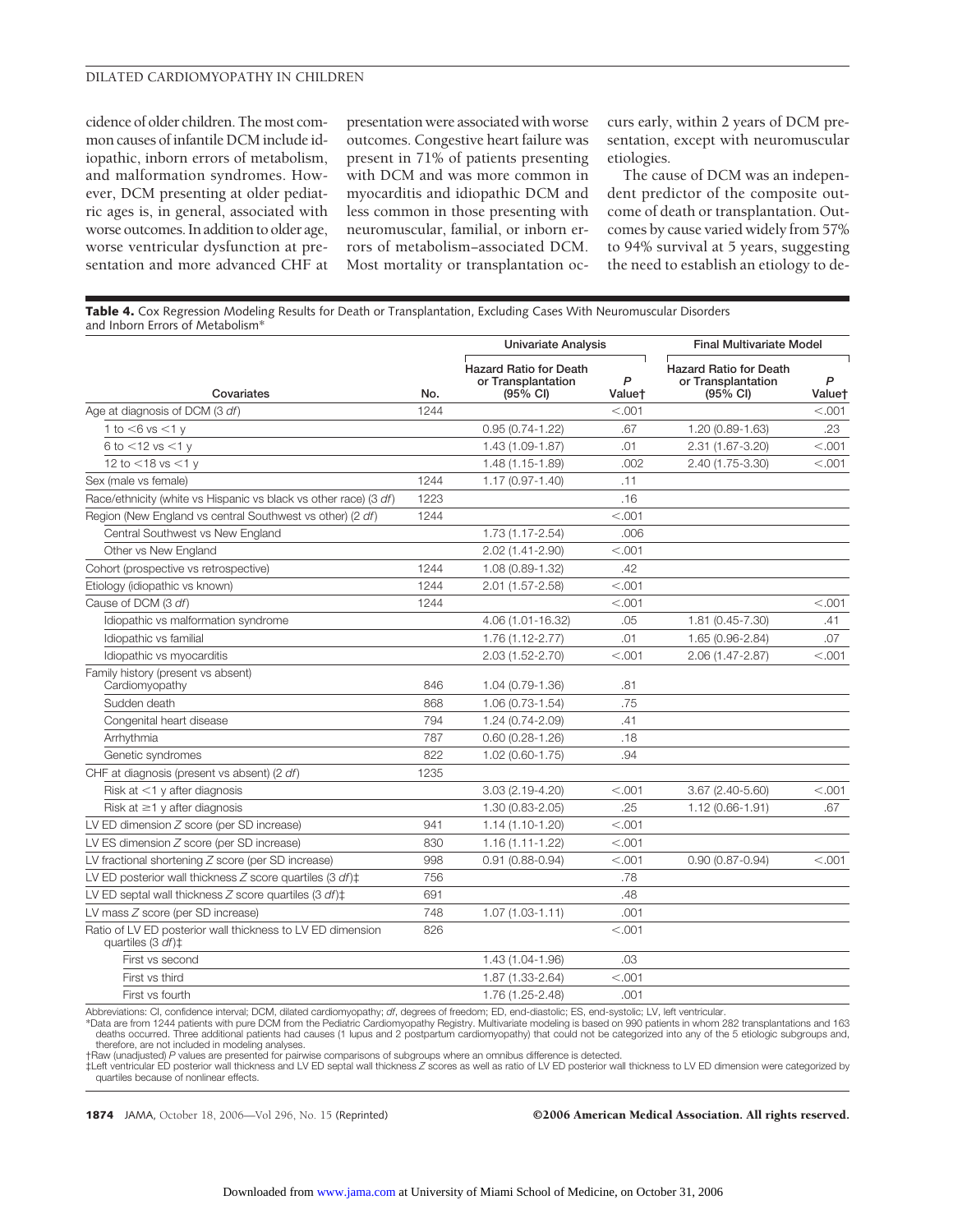termine the subsequent optimal management and to more accurately predict prognosis. However, understanding the cause of DCM remains difficult, with only 34% of pediatric patients having an identifiable cause. The spectrum of disease etiologies in childhood is quite different than that reported in adults. In pure DCM, myocarditis and neuromuscular disorders are the most common causes during childhood, with familial DCM, inborn errors of metabolism, and malformation syndromes less common. In adults, coronary artery disease is a common cause of DCM, which is rare in childhood, and explains some differences between incidence rates in childhood vs adulthood.

Mortality and cardiac transplantation rates did not match for specific causes of pediatric DCM. There was lower mortality but a higher rate of cardiac transplantation for familial DCM compared with idiopathic DCM. Idiopathic DCM had high rates of both death and cardiac transplantation. This raises questions about optimal cardiac transplantation management. One conclusion would be that patients with idiopathic DCM are not undergoing transplantation as often as they should, since mortality remains elevated, or that more needs to be done to establish etiologies for idiopathic DCM in pediatric patients. Similar questions are raised for myocarditis, in which deaths continue to occur years after presentation. The continuing mortality risk contradicts the previously held belief of a high recovery rate in this population. Familial DCM has high early transplantation rates and lower mortality compared with other causes, suggesting that families and their care providers may be more prepared to allow transplantation in these young patients early.

There are limitations to this study. First, subclinical cases of DCM are, by definition, not completely captured by the methods used in this study. For this reason, the incidence of DCM is probably underestimated and disease severity is possibly overestimated. In addition, the large percentage of infants and children with no known etiology reduces the predictability of etiology-based outcomes. The regions captured may not be fully representative of the United States, and potential endemic outbreaks or genetic or acquired factors might be overlooked. Finally, the observational nature of the study plus the fact that detailed treatment data were only collected from the retrospective cohort preclude reliable conclusions regarding potential associations between therapy and outcomes in this cohort. However, therapies have not been shown to affect outcomes dramatically.<sup>21,33</sup>

Despite the billions of dollars used to care for these patients, develop new therapies, and perform genetics-based studies, survival is still poor. New methods for early diagnosis<sup>34</sup> and risk stratification, as well as new therapies, need to be developed for infants and children with DCM to avoid transplantation and premature death.<sup>3,35</sup> The identification of patient characteristics and underlying diseases with the worst and best outcomes should enable focused investigations regarding these issues.

**Author Contributions:** Drs Towbin and Sleeper had full access to all of the data in the study and take responsibility for the integrity of the data and the accuracy of the data analysis.

*Study concept and design:* Towbin, Colan, Lurie, Lipshultz.

*Acquisition of data:* Towbin, Colan, Clunie, Messere, Hsu, Canter, Lipshultz.

*Analysis and interpretation of data:* Towbin, Lowe, Colan, Sleeper, Orav, Cox, Lurie, Hsu, Canter,Wilkinson, Lipshultz.

*Drafting of the manuscript:* Towbin, Lowe, Colan, Sleeper, Lipshultz.

*Critical revision of the manuscript for important intellectual content:* Lowe, Colan, Sleeper, Orav, Clunie, Messere, Cox, Lurie, Hsu, Canter, Wilkinson, Lipshultz. *Statistical analysis:* Lowe, Sleeper, Orav, Lipshultz. *Obtained funding:* Towbin, Colan, Lurie, Lipshultz. *Administrative, technical, or material support:* Colan,

Clunie, Messere, Wilkinson, Lipshultz. *Study supervision:* Towbin, Colan, Sleeper, Lipshultz.

**Financial Disclosures:** None reported.

**Funding/Support:** This study was supported by National Heart, Lung, and Blood Institute (NHLBI) grant R01 HL53392. The PCMR is supported by a grant funded by the NHLBI (grant R01 HL53392 to Dr Lipshultz, principal investigator). The work is also funded in part by grants from the National Institutes of Health (grants P01 HL67155 to Dr Towbin and R01 HL78522, R01 HL72705, R01 CA79060, P01 CA68484, and N01 HR96041 to Dr Lipshultz), Parker Family Foundation (to Dr Lipshultz), the John Patrick Albright Foundation (to Dr Towbin), Abby Glaser Children's Heart Fund (to Dr Towbin), the Amanda McPherson Foundation (to Dr Towbin), Glover-Crask Trust (to Dr Lipshultz), Perini

#### DILATED CARDIOMYOPATHY IN CHILDREN

Quality of Life Program (to Dr Lipshultz), Lance Armstrong Foundation (to Dr Lipshultz), and the Children's Cardiomyopathy Foundation (to Dr Lipshultz). Dr Towbin is supported by the Texas Children's Hospital Foundation Chair in Pediatric Cardiac Research. The University of Miami serves as the PCMR Administrative Coordinating Center, with Texas Children's Hospital, Houston, and Children's Hospital, Boston, serving as regional clinical coordinating centers. The New England Research Institutes is the data and statistical coordinating center. An NHLBI-appointed observational study monitoring board assists in data monitoring.

**Role of the Sponsors:** The NHLBI provided oversight of the study with an independent observational study monitoring board, but neither the NHLBI nor any other funders had any role in the design and conduct of the study, in the collection, analysis, and interpretation of the data, or in the preparation, review, or approval of the manuscript.

**Acknowledgment:** We thank the participating clinical centers for patient recruitment and Tom Lang, MA, professional medical editor, Tom Lang Communications and Training, for editorial assistance. Mr Lang was compensated for his presubmittal editorial review of the manuscript.

#### **REFERENCES**

**1.** Richardson P, McKenna W, Bristow M, et al. Report of the 1995 World Health Organization/ International Society and Federation of Cardiology Task Force on the definition and classification of cardiomyopathies. *Circulation*. 1996;93:841-842. **2.** Maron BJ, Towbin JA, Thiene G, et al; American Heart Association Council on Clinical Cardiology, Heart Failure and Transplantation, Council on Clinical Cardiology, Heart Failure and Transplantation Committee, Quality of Care and Outcomes Research and Functional Genomics and Translational Biology Interdisciplinary Working Groups, and Council on Epidemiology and Prevention. Contemporary definitions and classifications of the cardiomyopathies: an American Heart Association scientific statement from the Council on Clinical Cardiology, Heart Failure and Transplantation Committee; Quality of Care and Outcomes Research and Functional Genomics and Translational Biology Interdisciplinary Working Groups; and Council on Epidemiology and Prevention. *Circulation*. 2006;113:1807-1816.

**3.** Tsirka AE, Trinkaus K, Chen SC, et al. Improved outcomes of pediatric dilated cardiomyopathy with utilization of heart transplantation. *J Am Coll Cardiol*. 2004;44:391-397.

**4.** Harmon WE, McDonald RA, Reyes JD, et al. Pediatric transplantation, 1994-2003. *Am J Transplant*. 2005;5:887-903.

**5.** O'Connell JB, Bristow MR. Economic impact of heart failure in the United States: time for a different approach. *J Heart Lung Transplant*. 1994;13:S107- S112.

**6.** Digiorgi PL, Reel MS, Thornton B, Burton E, Naka Y, Oz MC. Heart transplant and left ventricular assist device costs.*J Heart Lung Transplant*. 2005;24:200- 204.

**7.** Codd MB, Sugrue DD, Gersh BJ, Melton LJ. Epidemiology of idiopathic dilated and hypertrophic cardiomyopathy: a population-based study in Olmsted County, Minnesota, 1975-1984. *Circulation*. 1989;80: 564-572.

**8.** Manolio TA, Baughman KL, Rodeheffer R, et al. Prevalence and etiology of idiopathic dilated cardiomyopathy (summary of a National Heart, Lung, and Blood Institute Workshop). *Am J Cardiol*. 1992;69: 1458-1466.

**9.** Towbin JA. Pediatric myocardial disease. *Pediatr Clin North Am*. 1999;46:289-312.

**10.** Shaddy RE. Cardiomyopathies in adolescents: di-